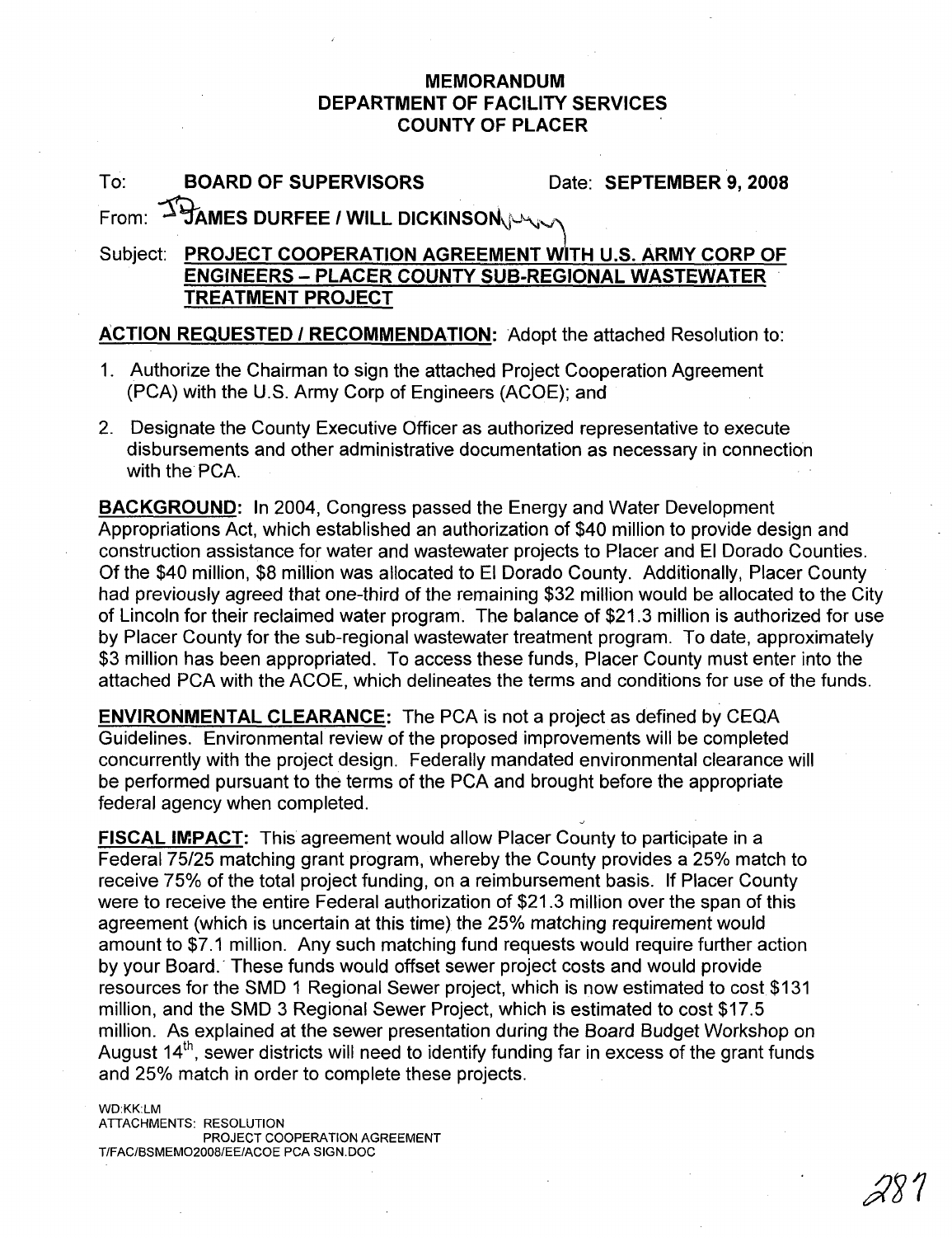## **Before the Board of Supervisors County of Placer, State of California**

**In the matter of: A RESOLUTION AUTHORIZING THE CHAIRMAN TO SIGN THE PROJECT COOPERATION AGREEMENT WITH THE U.S. ARMY CORP OF ENGINEERS FOR THE SUB-REGIONAL WASTEWATER TREATMENT PROJECT**

The following \_..;:.R.;.:E::.:;S::..;:O::..;:L=U::;..T:..:,I..;,O..:..;N:....-\_ was duly passed by the Board of Supervisors

of the County of Placer at a regular meeting held

by the following vote on roll call:

Ayes:

Noes:

Absent:

Signed and approved by me after its passage.

Chairman, Board of Supervisors

Resol.

Attest: Clerk of said Board

**WHEREAS,** The County of Placer has a need to acquire funding to construct a regional wastewater treatment project; and

**WHEREAS,** The United States Army Corp of Engineers administers Section 130 funds as authorized by the Energy and Water Development Appropriations Act, 2004, on behalf of the people of the United States of America and money has been appropriated for the Placer County Sub-Regional Waste Water Treatment Project; and

**WHEREAS,** The United States Army Corp of Engineers requires that, in order to access the funds appropriated for the Sub-Regional Waste Water Project, the governing Board of the County of Placer designate an authorized representative to execute a Project , Cooperation Agreement.